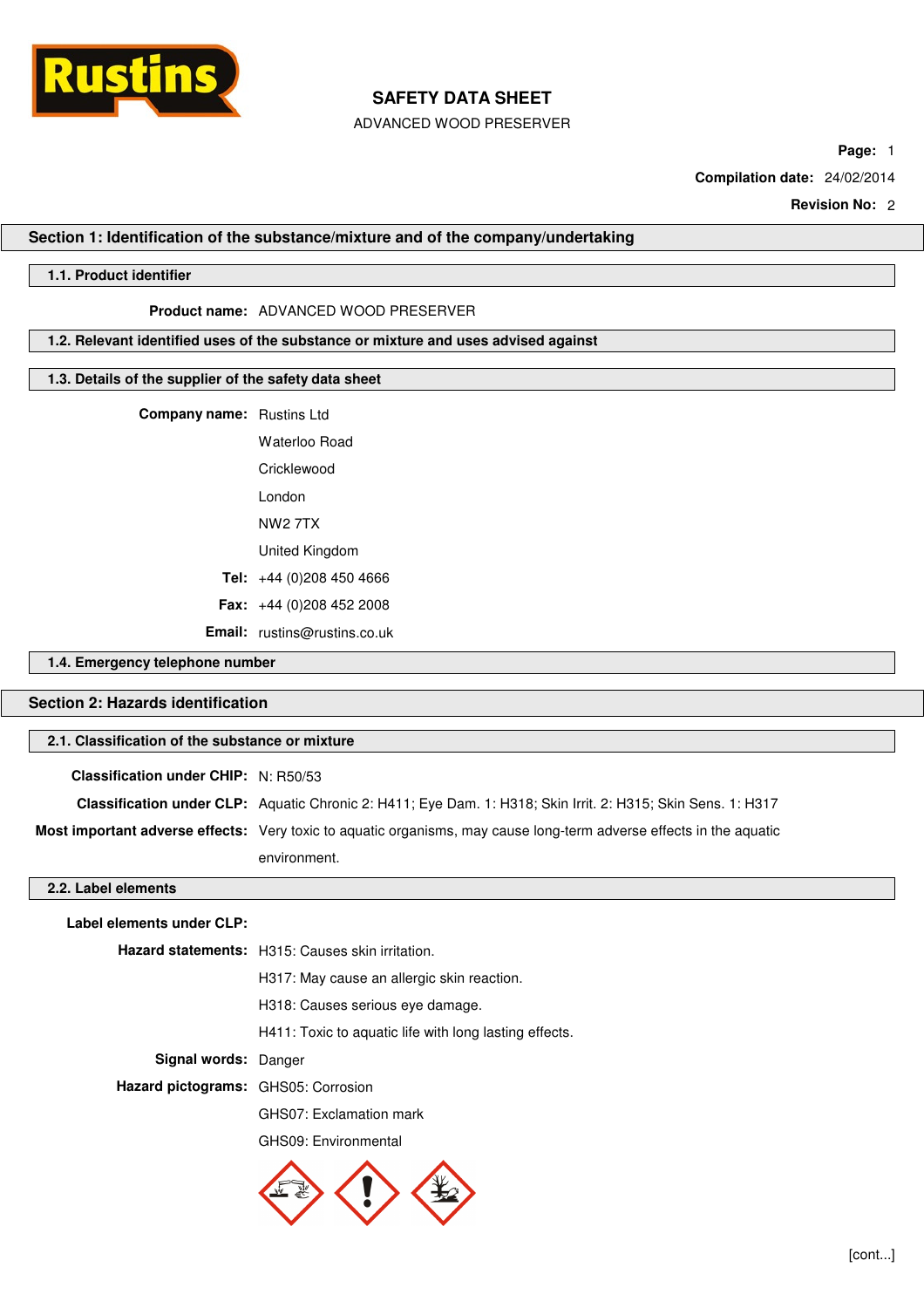#### ADVANCED WOOD PRESERVER

| Precautionary statements: P264: Wash hands thoroughly after handling.                                    |  |
|----------------------------------------------------------------------------------------------------------|--|
| P280: Wear protective gloves and eye protection.                                                         |  |
| P273: Avoid release to the environment.                                                                  |  |
| P305+351+338: IF IN EYES: Rinse cautiously with water for several minutes. Remove                        |  |
| contact lenses, if present and easy to do. Continue rinsing.                                             |  |
| P310: Immediately call a POISON CENTER or doctor.                                                        |  |
| P321: Specific treatment (see instructions on this label).                                               |  |
|                                                                                                          |  |
| Hazard symbols: Dangerous for the environment.                                                           |  |
|                                                                                                          |  |
| <b>Risk phrases:</b> R50/53: Very toxic to aquatic organisms, may cause long-term adverse effects in the |  |
| aquatic environment.                                                                                     |  |
| <b>Safety phrases:</b> S29: Do not empty into drains.                                                    |  |
| S57: Use appropriate container to avoid environmental contamination.                                     |  |
| S61: Avoid release to the environment. Refer to special instructions / safety data sheets.               |  |
|                                                                                                          |  |

### **2.3. Other hazards**

**PBT:** This product is not identified as a PBT/vPvB substance.

### **Section 3: Composition/information on ingredients**

### **3.2. Mixtures**

#### **Hazardous ingredients:**

#### SODIUM NITRITE

| <b>EINECS</b> | CAS       | CHIP Classification     | <b>CLP Classification</b>                                      | Percent |
|---------------|-----------|-------------------------|----------------------------------------------------------------|---------|
| 231-555-9     | 7632-00-0 | ' O: R8: T: R25: N: R50 | Ox. Sol. 3: H272; Acute Tox. 3: H301;<br>Aquatic Acute 1: H400 | ባ.280%  |

#### **Non-classified ingredients:**

### AWCP - ENVIROQUEST PRESERVER CONCENTRATE

| <b>EINECS</b> | CAS | <b>CHIP Classification</b> | <b>CLP Classification</b>                                                                                       | Percent |
|---------------|-----|----------------------------|-----------------------------------------------------------------------------------------------------------------|---------|
|               |     |                            | Skin Irrit. 2: H315; Aquatic Acute 1:<br>H400; Aquatic Chronic 1: H410; Eye<br>Dam. 1: H318; Skin Sens. 1: H317 | 10.000% |

**Contains:** Contains propiconazole 0.225%(w/w), m-phenoxybenzyl 3-(2,2-dichlorovinyl)-2,2 dimethylcyclopropanecarboxylate(Permethrin) 0.10%(w/w), Iodopropynl carbamate (IPBC)0.225%(w/w). May produce an allergic reaction.

**Page:** 2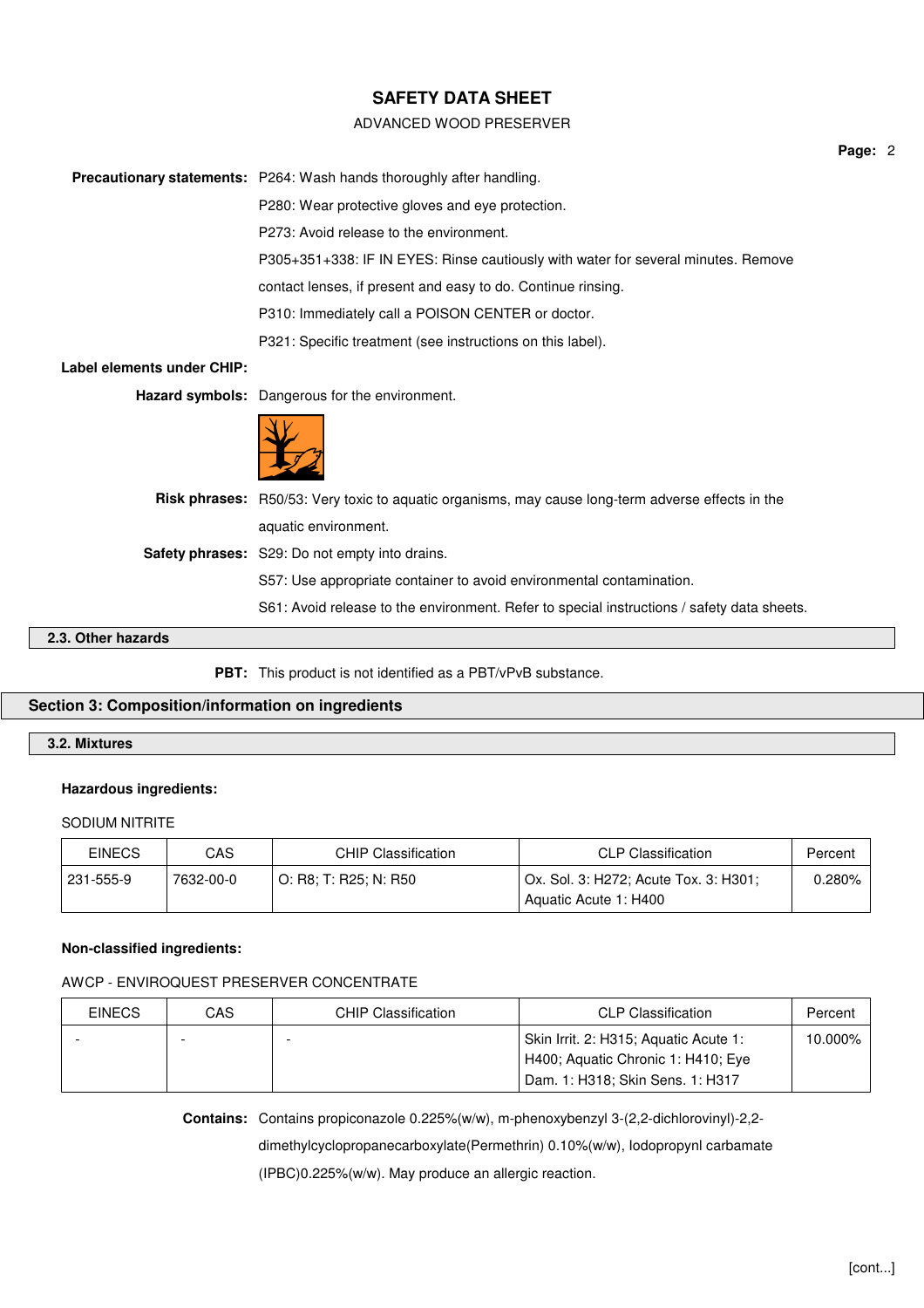#### ADVANCED WOOD PRESERVER

#### **Section 4: First aid measures**

#### **4.1. Description of first aid measures**

|                                                           | <b>Skin contact:</b> Remove contaminated clothing. Wash skin thoroughtly with soap and water or use a |
|-----------------------------------------------------------|-------------------------------------------------------------------------------------------------------|
| proprietry skin cleaner. Do NOT use solvents or thinners. |                                                                                                       |

- **Eye contact:** Contact lenses should be removed. Irrigate copiously with clean, fresh water for at least 10 minutes, holding the eyelids apart, and seek medical advice.
	- **Ingestion:** If accidentally swallowed, wash mouth out with water. Do not induce vomiting, keep at rest and obtain medical attention.
	- **Inhalation:** Remove to fresh air, keep the patient warm and at rest. If breathing has stopped, administer artificial respiration. Give nothing by mouth if unconscious, place in the recovery position and seek medical advice.

#### **4.2. Most important symptoms and effects, both acute and delayed**

**Skin contact:** May cause irritation on prolonged or repeated contact.

**Eye contact:** There may be irritation and redness.

**Ingestion:** No data available.

**Inhalation:** No symptoms.

**Delayed / immediate effects:** No data available.

**4.3. Indication of any immediate medical attention and special treatment needed**

#### **Section 5: Fire-fighting measures**

#### **5.1. Extinguishing media**

**Extinguishing media:** Water spray, fog or mist. Carbon dioxide (CO2). Large Fires: Alcohol resistant foam or water fog.

#### **5.2. Special hazards arising from the substance or mixture**

**Exposure hazards:** Avoid breathing fumesand smoke whichmay irritate the nasal passings. Harmful.

Containers may burst if over heated.

#### **5.3. Advice for fire-fighters**

**Advice for fire-fighters:** Exposure to decomposition products may be a hazard to health. Appropriate self-

contained breathing apparatus may be required.

#### **Section 6: Accidental release measures**

# **6.1. Personal precautions, protective equipment and emergency procedures**

**Personal precautions:** Do not attempt to take action without suitable protective clothing (see section 8). No

Smoking. If outside keep bystanders upwind and away from danger point.

#### **6.2. Environmental precautions**

**Environmental precautions:** Contain the spillage using bunding. If the product enters drains or sewers, the local water company should be contacted immediately. In the case of contamination of

streams, rivers or lakes contact the relevant environment agency.<br>[cont...]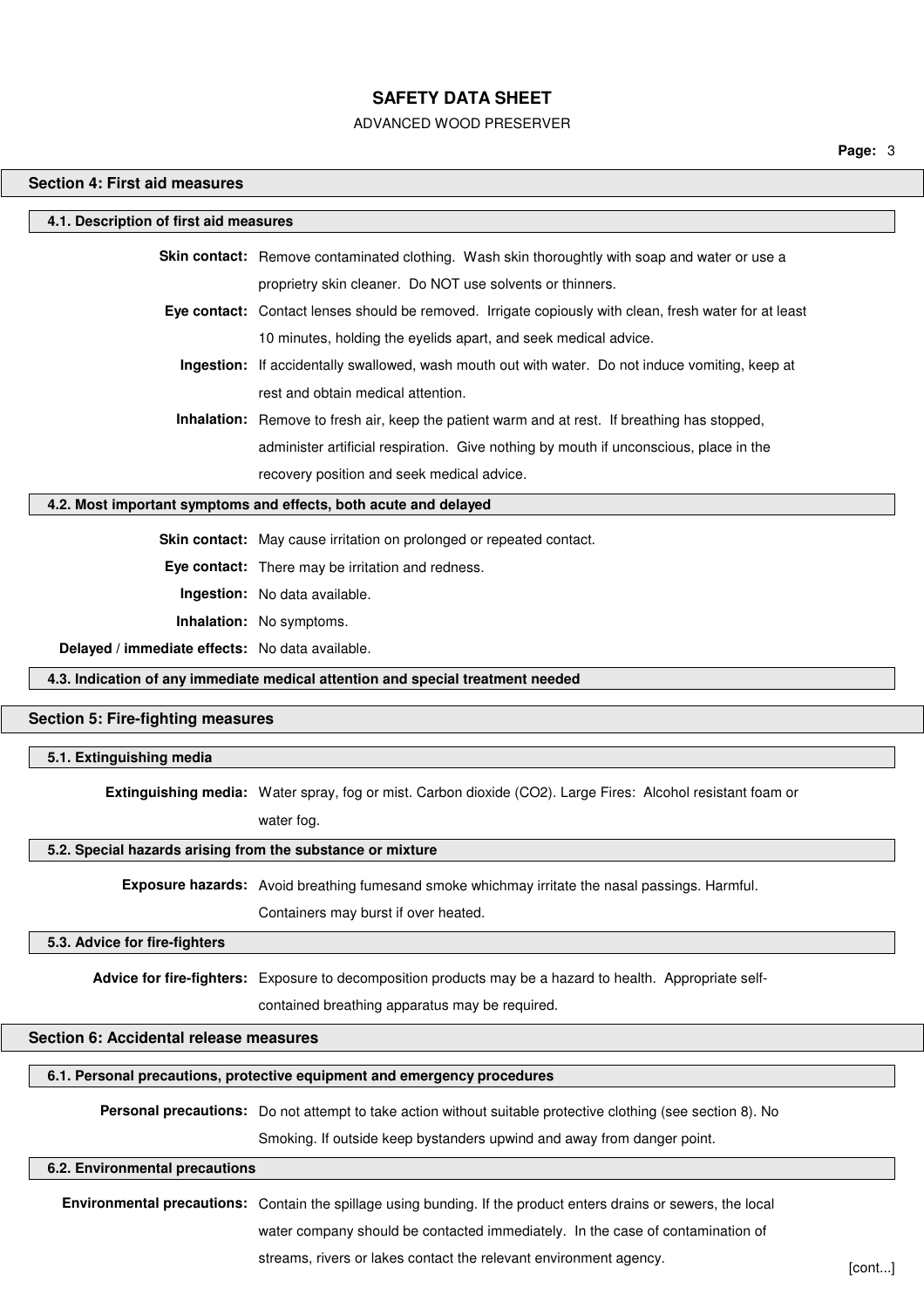#### ADVANCED WOOD PRESERVER

#### **6.3. Methods and material for containment and cleaning up**

**Clean-up procedures:** Absorb into dry earth or sand. Transfer into a suitable container for disposal in

accordance with the waste regulations (see section 13) Wash reidual liquid with plenty

of water.

#### **6.4. Reference to other sections**

**Reference to other sections:** Refer to section 8 of SDS.

### **Section 7: Handling and storage**

**7.1. Precautions for safe handling**

**Handling requirements:** All personnel in the work area should be so protected, whether working directly with the product or not. Avoid inhalation of vapour. Avoid skin and eye contact. Smoking, eating

and drinking should be prohibited in areas of storage and use.

#### **7.2. Conditions for safe storage, including any incompatibilities**

**Storage conditions:** Store in cool, well ventilated area. Keep away from direct sunlight.

**Suitable packaging:** Must only be kept in original packaging.

**7.3. Specific end use(s)**

### **Section 8: Exposure controls/personal protection**

#### **8.1. Control parameters**

**Workplace exposure limits:** No data available.

#### **DNEL/PNEC Values**

**DNEL / PNEC** No data available.

#### **8.2. Exposure controls**

**Engineering measures:** Ensure there is sufficient ventilation of the area.

**Respiratory protection:** Respiratory protection not required.

**Hand protection:** Protective gloves.

**Eye protection:** Safety glasses.

**Skin protection:** Protective clothing.

**Environmental:** Prevent from entering in public sewers or the immediate environment.

### **Section 9: Physical and chemical properties**

#### **9.1. Information on basic physical and chemical properties**

**State:** Liquid

**Colour:** Colourless

**Odour:** Barely perceptible odour

#### **Evaporation rate:** Slow

**Solubility in water:** Miscible in all proportions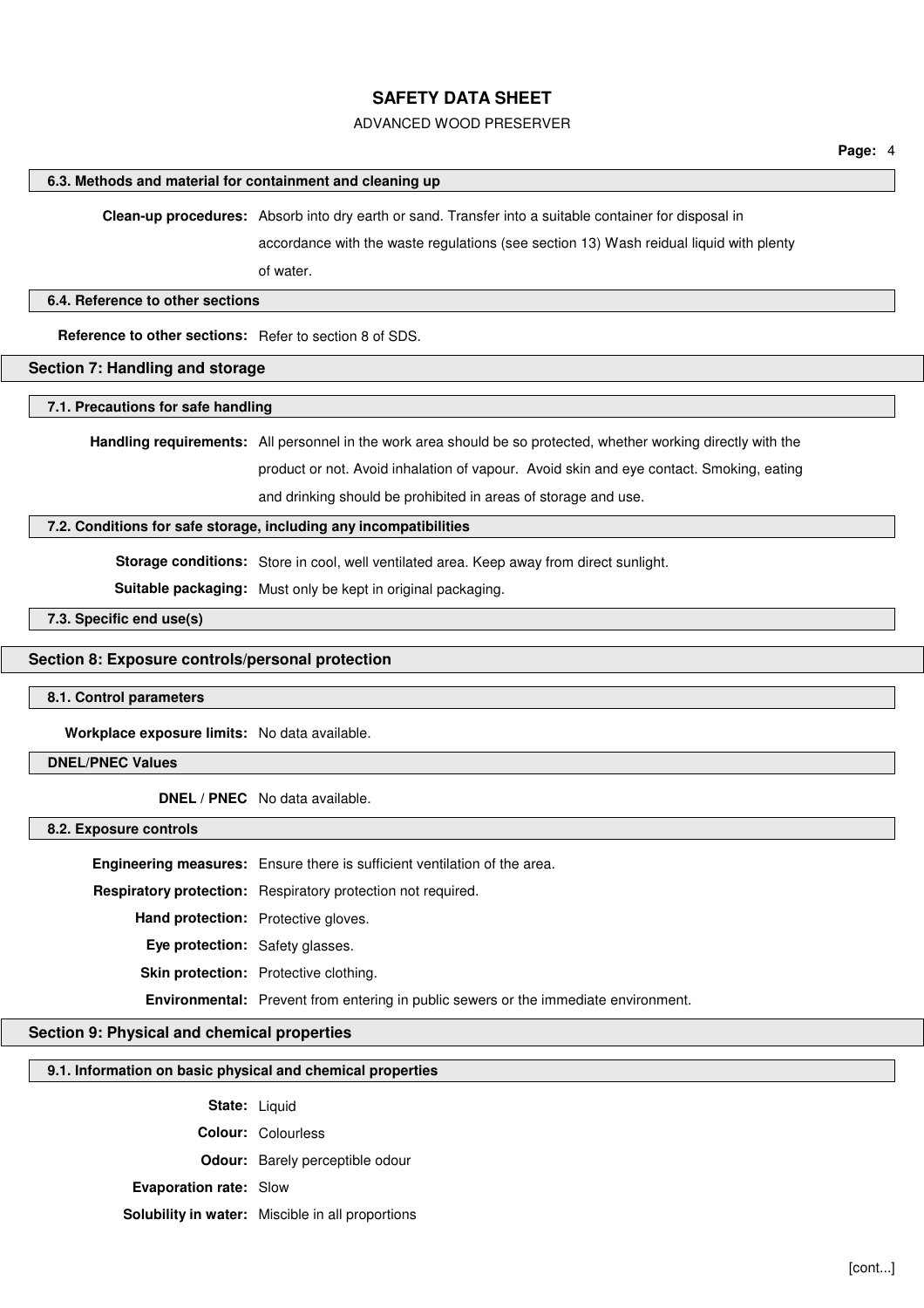#### ADVANCED WOOD PRESERVER

**Page:** 5

#### **9.2. Other information**

**Other information:** No data available.

#### **Section 10: Stability and reactivity**

**10.1. Reactivity**

**Reactivity:** Stable under recommended transport or storage conditions.

**10.2. Chemical stability**

**Chemical stability:** Stable under normal conditions.

#### **10.3. Possibility of hazardous reactions**

**Hazardous reactions:** Hazardous reactions will not occur under normal transport or storage conditions.

#### **10.4. Conditions to avoid**

**Conditions to avoid:** Heat sources, high temperatures and direct sunlight.

**10.5. Incompatible materials**

**Materials to avoid:** No data available.

#### **10.6. Hazardous decomposition products**

**Haz. decomp. products:** In a fire, hazardous decomposition products such as smoke and carbon monoxide may

be produced.

### **Section 11: Toxicological information**

### **11.1. Information on toxicological effects**

#### **Toxicity values:**

| Route         | Species    | Test | Value | Jnits |
|---------------|------------|------|-------|-------|
| <b>DERMAL</b> | RAT        | LD50 | 2000  | mg/kg |
| ORAL          | <b>RAT</b> | LD50 | 2000  | mg/kg |

#### **Hazardous ingredients:**

#### **SODIUM NITRITE**

| ORL | <b>MUS</b> | LD50 | 175   | mg/kg |
|-----|------------|------|-------|-------|
| ORL | <b>RAT</b> | LD50 | 180   | mg/kg |
| SCU | <b>RAT</b> | LD50 | 96600 | µg/kg |

### **Symptoms / routes of exposure**

**Skin contact:** May cause irritation on prolonged or repeated contact.

**Eye contact:** There may be irritation and redness.

**Ingestion:** No data available.

**Inhalation:** No symptoms.

**Delayed / immediate effects:** No data available.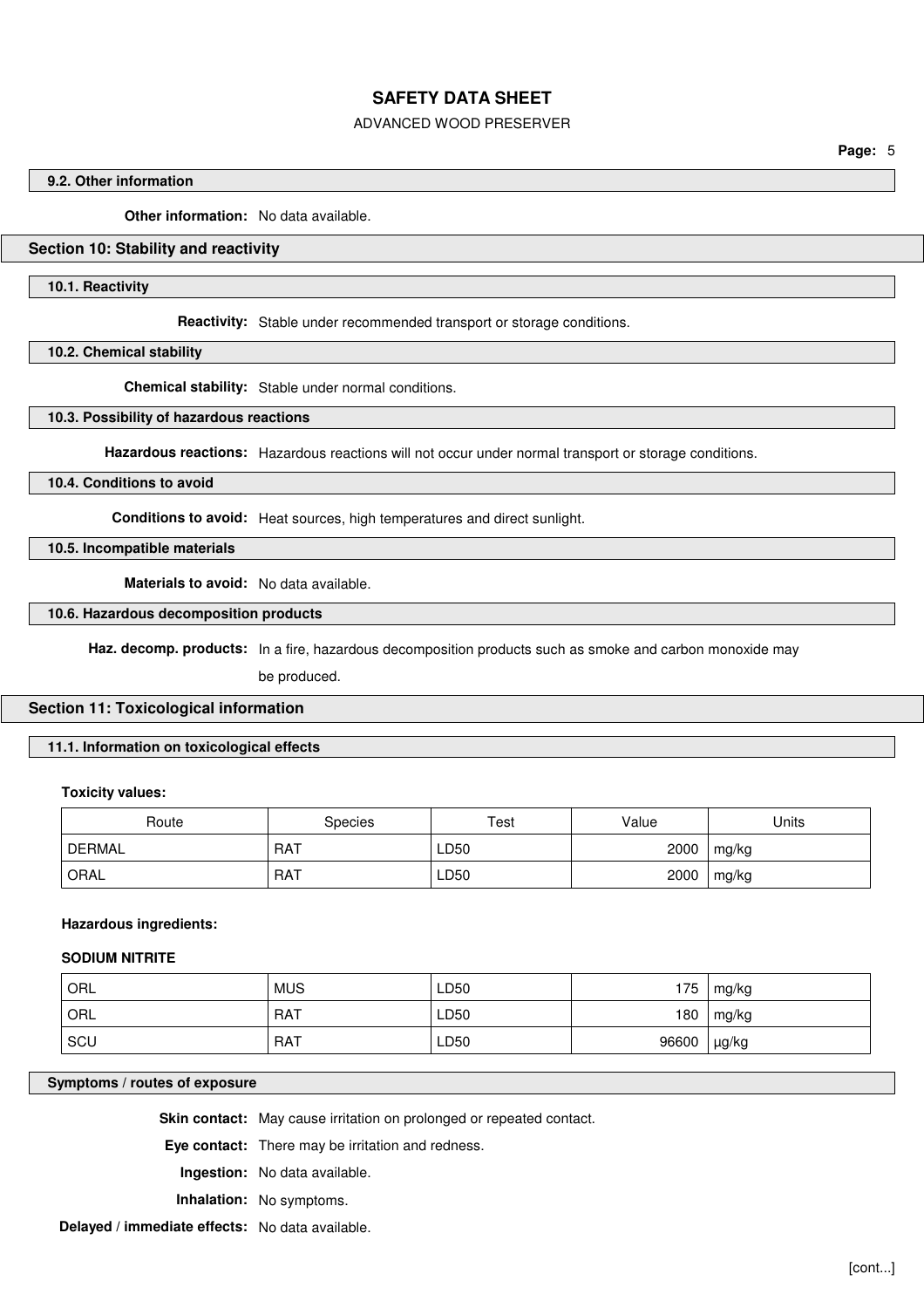### ADVANCED WOOD PRESERVER

**Page:** 6

#### **Other information:** Not applicable.

#### **Section 12: Ecological information**

#### **12.1. Toxicity**

#### **Ecotoxicity values:**

| <b>Species</b> | Test      | Value | Units |
|----------------|-----------|-------|-------|
| ALGAE          | 72H ErC50 | 0.22  | mg/l  |
| Daphnia magna  | 48H EC50  | 0.02  | mg/l  |
| <b>FISH</b>    | 96H LC50  | 0.145 | mg/l  |

#### **12.2. Persistence and degradability**

**Persistence and degradability:** No data available.

**12.3. Bioaccumulative potential**

**Bioaccumulative potential:** No data available.

**12.4. Mobility in soil**

**Mobility:** No data available.

#### **12.5. Results of PBT and vPvB assessment**

**PBT identification:** This product is not identified as a PBT/vPvB substance.

**12.6. Other adverse effects**

**Other adverse effects:** Very toxic to aquatic organisms.

### **Section 13: Disposal considerations**

**13.1. Waste treatment methods**

**Disposal operations:** NB: The user's attention is drawn to the possible existance of regional or national

regulations regardnig disposal.

**NB:** The user's attention is drawn to the possible existence of regional or national regulations regarding disposal.

#### **Section 14: Transport information**

**14.1. UN number**

**UN number:** UN3082

**14.2. UN proper shipping name**

**Shipping name:** ENVIRONMENTALLY HAZARDOUS SUBSTANCE, N.O.S.(Contains Propiconazole, IPBC

& Permethrin)

#### **14.3. Transport hazard class(es)**

**Transport class:** 9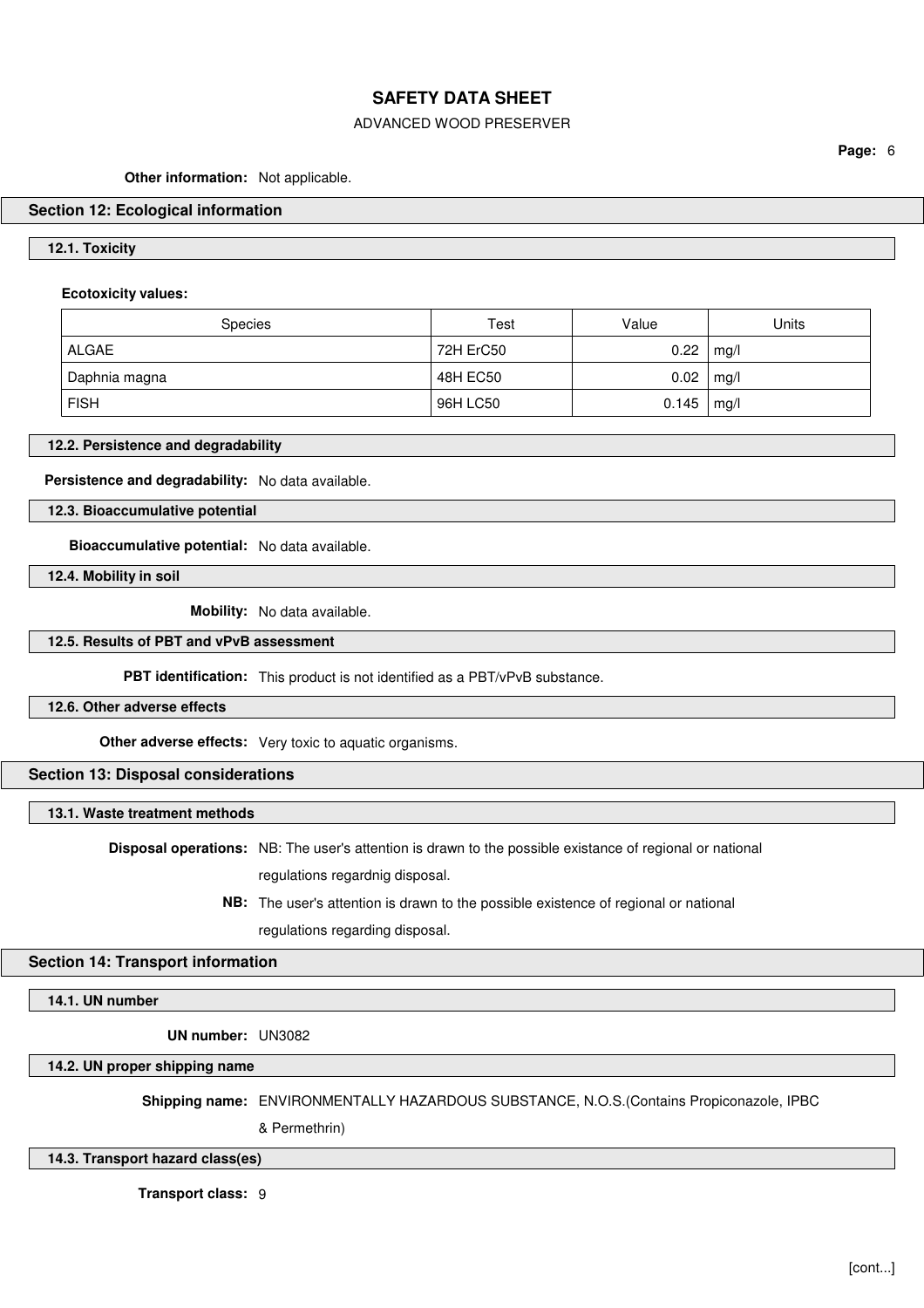#### ADVANCED WOOD PRESERVER

**14.4. Packing group**

**Packing group:** III

### **14.5. Environmental hazards**

#### **Environmentally hazardous:** Yes **Marine pollutant:** Yes **Marine pollutant:** Yes

**14.6. Special precautions for user**

### **Section 15: Regulatory information**

**15.1. Safety, health and environmental regulations/legislation specific for the substance or mixture**

### **15.2. Chemical Safety Assessment**

## **Section 16: Other information**

### **Other information**

| Other information: This safety data sheet is prepared in accordance with Commission Regulation (EU) No |
|--------------------------------------------------------------------------------------------------------|
| 453/2010.                                                                                              |
| * indicates text in the SDS which has changed since the last revision.                                 |
| Phrases used in s.2 and s.3: H272: May intensify fire; oxidiser.                                       |
| H301: Toxic if swallowed.                                                                              |
| H315: Causes skin irritation.                                                                          |
| H317: May cause an allergic skin reaction.                                                             |
| H318: Causes serious eye damage.                                                                       |
| H400: Very toxic to aquatic life.                                                                      |
| H410: Very toxic to aquatic life with long lasting effects.                                            |
| H411: Toxic to aquatic life with long lasting effects.                                                 |
| R8: Contact with combustible material may cause fire.                                                  |
| R25: Toxic if swallowed.                                                                               |
| R50/53: Very toxic to aquatic organisms, may cause long-term adverse effects in the                    |
| aquatic environment.                                                                                   |
| R50: Very toxic to aquatic organisms.                                                                  |
| Legend to abbreviations: PNEC = predicted no effect level                                              |
| DNEL = derived no effect level                                                                         |
| $LD50 = median$ lethal dose                                                                            |
| $LC50$ = median lethal concentration                                                                   |
| $EC50$ = median effective concentration                                                                |
| IC50 = median inhibitory concentration                                                                 |
| $dw = dry$ weight                                                                                      |
| $bw = body weight$                                                                                     |
| $cc = closed cup$                                                                                      |
| $oc = open cup$                                                                                        |